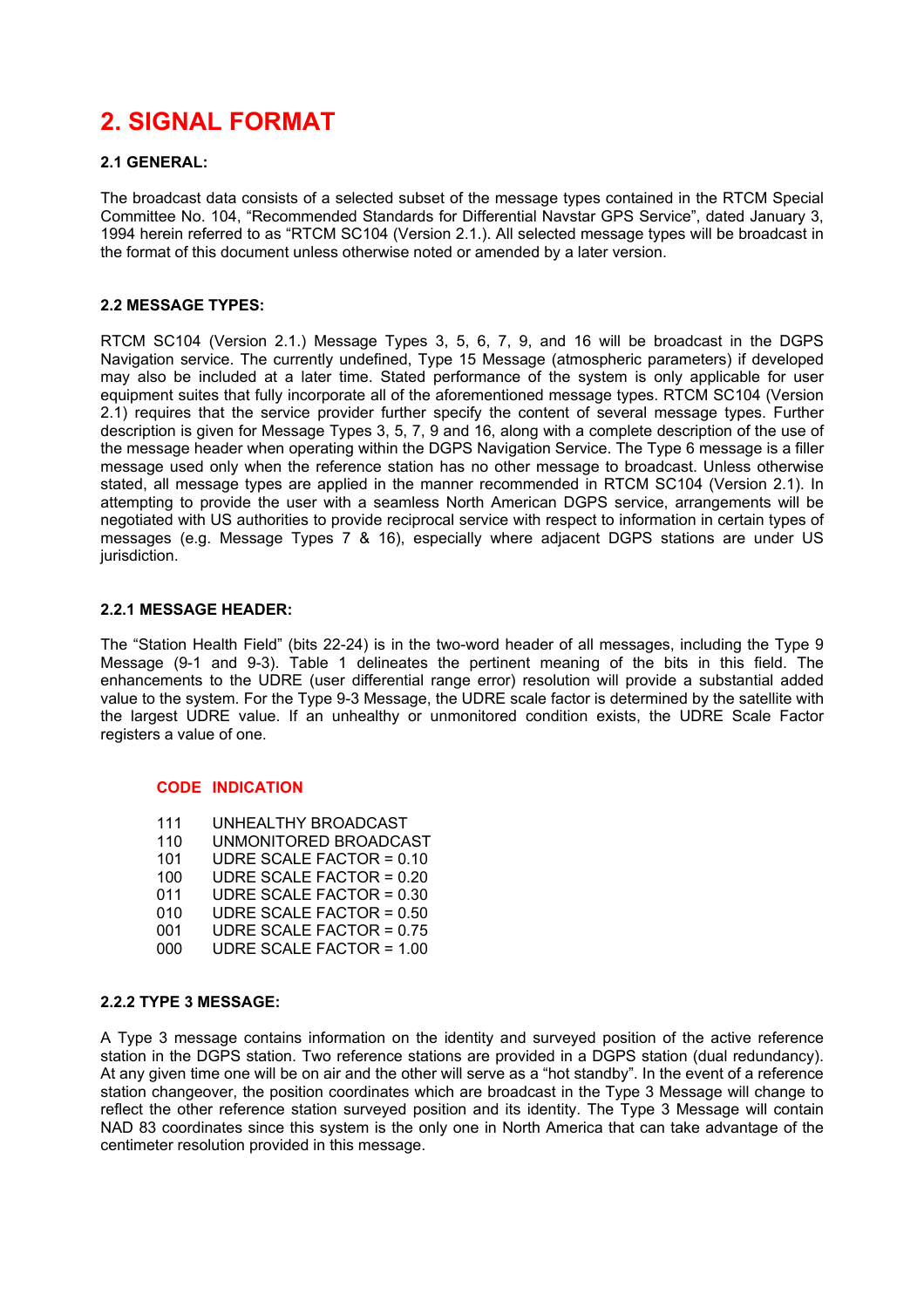#### **2.2.3 TYPE 5 MESSAGE:**

This message type will notify the user equipment suite that a satellite that is deemed unhealthy by its current navigation message is usable for DGPS navigation. This is accomplished by the setting of the ìHealth Enable Functionî in the Type 5 Message by the reference station in order to indicate this condition. An example of this situation is a slowly drifting satellite clock that may render a satellite unhealthy for GPS use, but would be correctable by the reference station for DGPS use. The user equipment suite should not use an unhealthy satellite unless a Type 5 Message allowing the use of an unhealthy satellite was received within the last thirty minutes. If the most recent Type 5 Message received does not indicate that an unhealthy satellite can be utilized, then the use of that satellite should be discontinued if it were being used earlier (i.e. via a previous Type 5 Message).

# **2.2.4 TYPE 7 MESSAGE:**

A Type 7 Message provides information of its broadcasting DGPS station and the other two or three adjacent DGPS stations. Where adjacent stations are under US jurisdiction, appropriate arrangements will be made to provide reciprocal information. The user equipment suite should update its internal almanac immediately as new information is received. Non volatile memory should be employed to store the internal almanac. When a broadcast becomes unhealthy or unmonitored in a DGPS coverage area, the Type 7 Message will be set to indicate the subject condition. Upon receiving the next Type 7 message*, the* userís equipment suite should immediately update its internal almanac**.** Additionally, the user equipment suite is immediately notified by means of the station health status indicator contained in the second word of the universal message header. The user should be able to view the contents of the current Type 7 Message in order to obtain information on coverage areas that may soon be entered.

#### **2.2.5 TYPE 9 MESSAGE**

Due to the advantages of greater impulse noise immunity, lower latency and a timely alarm capability, the Type 9 Message has been selected for broadcasting pseudo range corrections instead of the Type 1 Message. Two methods of transmitting the Type 9 message are possible.

# **2.2.5.1 TYPE 9-3 MESSAGE**

The first method of broadcasting PRC's (Pseudo range Corrections) is based upon "Three-Satellite Type 9 Messages" This is denoted as "Type 9-3" Messages. In this method all satellites for which corrections are broadcast are assigned to either three satellite Type 9 Messages or to a remainder message of either one or two satellites. The transmission rate could be at either 100 or 200 bps. For example, the pseudo range corrections for eight satellites will consist of three Type 9 Messages, two with 3 satellites and one with two satellites. An equal number of corrections are broadcast for each satellite. In order to optimize use of the UDRE Scale Factor in the message header, satellites will be grouped in messages by their UDRE values. At a transmission rate of 200 bps this represents a minimum of a forty percent reduction in message loss as compared to a Type 1 Message under high noise conditions broadcast at the same bit rate. The relative latency of the different PRC message types is illustrated in Figure 2 - note that since the corrections can be applied as soon as the parity is verified for the words that contain a given correction, the latencies in Figure 3 are the maximum latencies. PRC accuracy is for the most part a function of the latency of the Range Rate Correction (RRC) since it is the only PRC component in which the error is a function of time. The error of the PRC (t0) term is fixed at the time of measurement and any errors that result from its propagation are a function of RRC accuracy. Figure 3 illustrates an additional advantage of the Type 9 Message - the phasing of the PRCs. When the latency for certain satellites is nearing its maximum the latency for others is very low. This provides a built-in immunity factor to high pseudo range accelerations on one or more satellites. The potential to weight pseudo ranges on the basis of latency is readily apparent and should be beneficial to the user. This method of transmitting a Type 9 message at 100 bps and 200 bps will be used for the standard and enhanced/multiple coverage areas respectively.

# **2.2.5.2 TYPE 9-1 MESSAGE:**

The second method of broadcasting pseudo range corrections is to broadcast individual Type 9 Messages for each satellite at a transmission rate of 50bps. This message is referred to as the "Single"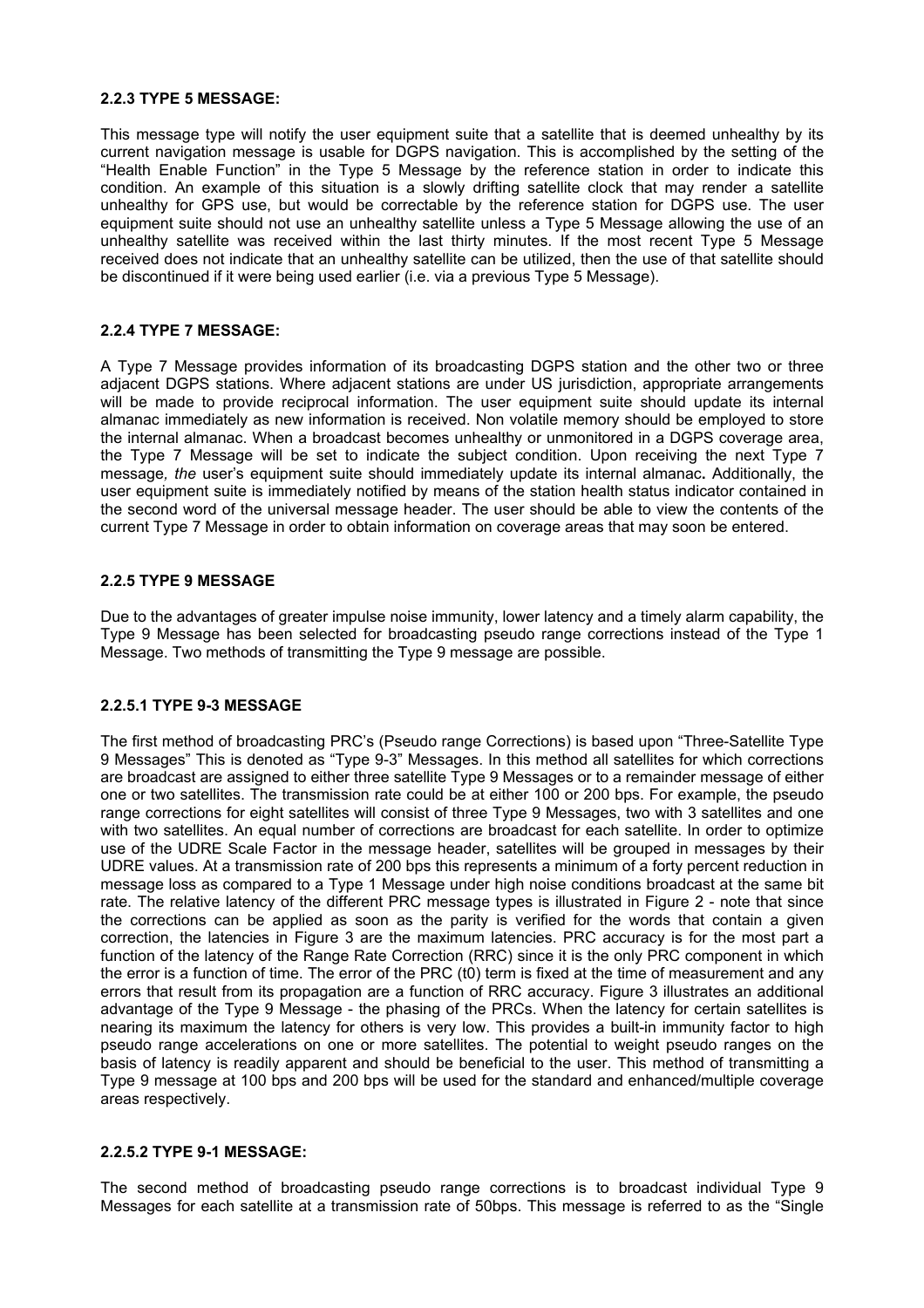Satellite Type 9 Message" and is denoted in this document as the "Type 9-1 Message". A high level of impulse noise immunity is achieved by this technique that will extend the effective range of the broadcast. Lower transmission rates such as 50 bps could not be used at this time because of the need to meet the time to alarm requirement due to the length of the PRC Messages. An equal number of corrections are broadcast for all satellites regardless of their pseudo range rates or accelerations Table 2 summarizes the above mentioned methods of Type 9 message transmission.

| Method         | Message Type Data Rate |           | Trans, Rate |  |
|----------------|------------------------|-----------|-------------|--|
| 1a             | Type $9-3$             | $200$ bps | $200$ bps   |  |
| 1 <sub>b</sub> | Type $9-3$             | $100$ bps | $100$ bps   |  |
| 21             | Type 9-1               | 50 bps    | 50 bps      |  |

#### Table 2 PRC Message Broadcast Parameters

Since each Type 9 Message contains the freshest possible corrections, the corrections contained in each and every Type 9 Message are computed at different times (i.e. computed at the latest possible time before broadcast). The user equipment suite can mix corrections that may have been computed up to 30 seconds apart, thus the reference station should utilize a highly stable frequency source, within one part in 10-11 (30 second Allan Variance). The use of a highly stable frequency reference and a tightly controlled clock provides the additional benefit of allowing corrections for each satellite to be applied as they are received, as long as the parity for both of the words which contain a given correction is verified. This capability should be implemented for the Type 9 Message in all user equipment suites. Generally, the Reference Station clock will be within 100 ns of GPS time. Clock stability is of far greater priority then absolute time accuracy since PRC's are generated relative to each other for a given Reference Station.

. The shorter message length and greater frequency of preambles provided by the Type 9 Message result in a substantially improved impulse noise performance as compared with the Type 1 Message. The higher rate of preambles allows a much faster re-synchronization, especially during high noise periods. As previously discussed, even in low noise conditions the Type 9-3 Message provides a lower latency than the Type 1 Message, making it advantageous when operating with a low data rate as well as in high noise environments. This is especially useful since the position error growth due to latency is non-linear. If a satellite suddenly becomes unhealthy when in use by a given reference station the PRC (to) and the RRC are set to predefined values as delineated in RTCM SC104 (Version 2.1) that designate this condition.

1 May be used if SA is permanently discontinued by US authorities

# **2.2.6 TYPE 16 MESSAGE:**

The Type 16 message will be utilized as a timely supplement to the notice to mariners or shipping, regarding information on the status of the local DGPS service that is not provided in other message types. Additionally, the Type 16 Message may provide limited information on service outages in adjacent coverage areas or planned outages for scheduled maintenance at any broadcast site. In order to keep data link loading to a minimum, Type 16 Messages will contain only system information that is crucial to the safety of navigation. Any broadcast of the Type 16 Message will not exceed 4.8 seconds. At 200 bps this translates into 32 words that allows a maximum 90 characters after accounting for the message header. The Type 16 Message is not intended to act as a substitute for the notice to mariners, even though it pertains to DGPS information. Type 16 Messages will be utilized to alert the user of an outage condition for which a broadcast in an adjacent coverage area may be unhealthy, unmonitored, or unavailable. This information would be useful to the mariner who is planning a transit through an affected area or whose equipment suite is presently incapable of automatic selection from the beacon almanac. Further details of an outage condition can be derived from the Type 7 Message for route planning purposes.

*The capability of the TYPE 16 message to inform the mariner of the adjacent coverage areas is not currently implemented. Full capability will be available when the full networking capability is implemented (see also section 4.2).*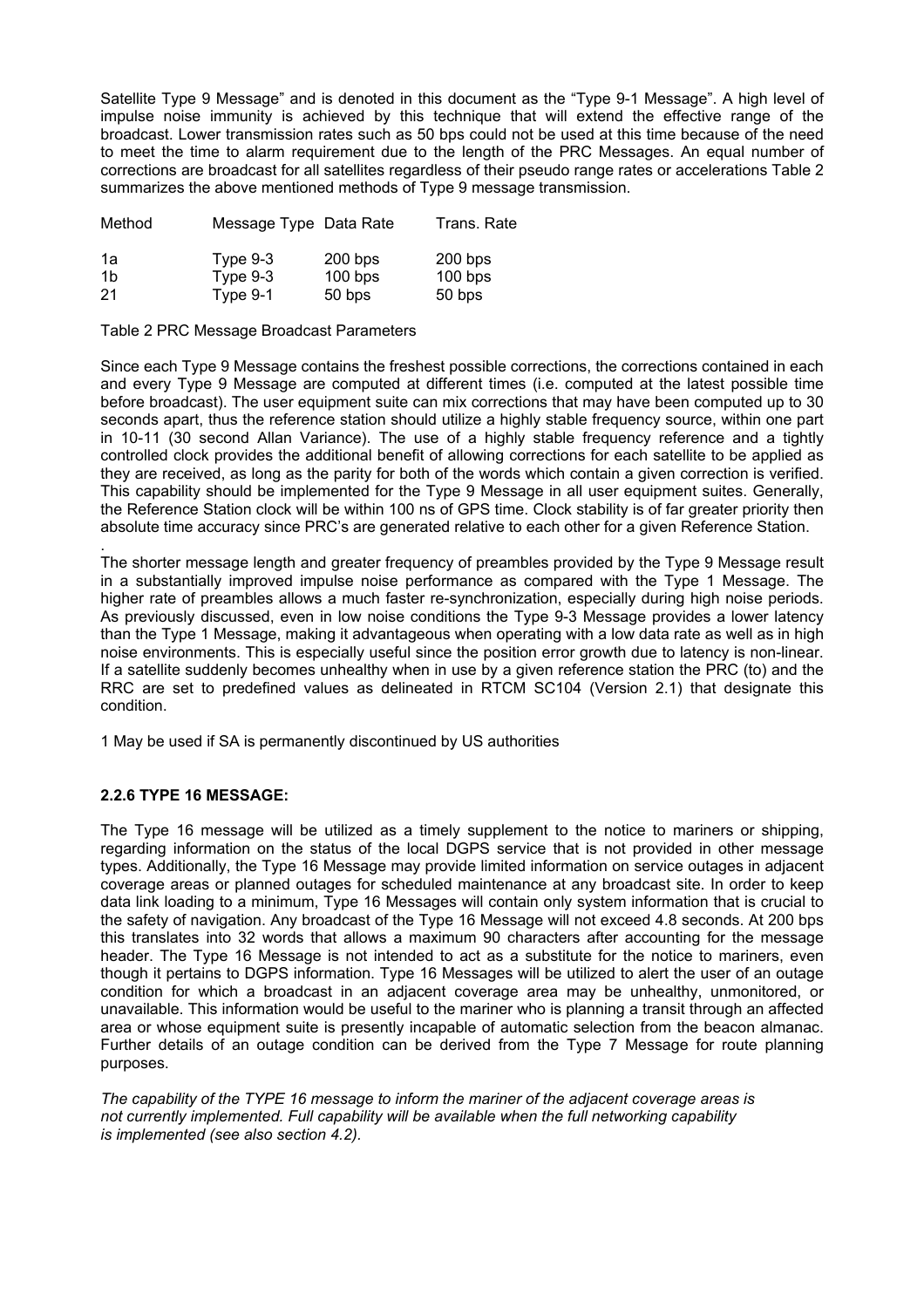#### **2.2.7 MESSAGE SCHEDULING:**

The routine data stream will consist mainly of message types 3, 7, & 9 and broadcast of message types 5,6 and 16 will be on an exceptional basis. Due to the advent of continuous tracking receivers the Type 2 Message is no longer required and its use would only serve to increase the latency of the broadcast. For each new Issue of Data (IOD) there will be a 90 second delay before the broadcast pseudo range corrections are computed with the new IOD. Ninety seconds should be more than adequate for a continuously tracking DGPS receiver, as it will be able to instantaneously read the navigation messages as they are broadcast from each satellite. Any short term blockage of a satellite at IOD, such as passing under a bridge, are compensated for by the ninety second delay. This method of handling a new IOD requires the user equipment suite to store both the new and the old IOD for the subject period. Message Types 3, 5, 7, 15 and 16 will not be broadcast within 90 seconds of each other under any circumstances.

a) Type 3 Message:

Type 3 Messages will be broadcast at fifteen and forty-five minutes past the hour.

b) Type 5 Message:

If an unhealthy satellite is deemed usable for DGPS, a Type 5 Message will be broadcast at fifteen minute intervals beginning at five minutes past the hour. If an unhealthy satellite that was deemed usable is later deemed unusable the reference station will no longer broadcast corrections for the subject satellite.

c) Type 7 Message:

A routine Type 7 Message will be broadcast at ten minute intervals beginning at seven minutes past the hour. Special Type 7 Messages will be broadcast as soon as possible, subject to the other scheduling constraints, when the status of a beacon in the almanac changes. This will aid the user equipment suite in its choice of the proper beacon.

d) Type 9 Message:

Pseudorange corrections will be broadcast only for satellites at an elevation angle of 7.5 degrees or higher through use of the Type 9 Message. The official GPS coverage is based on elevation angles of ten degrees or higher. Satellites at elevation angles lower than 7.5 degrees are adversely affected by spatial decorrelation, multipath, and minimal processing time between acquisition and actual use. The level of 7.5 degrees is identical to that recommended by RTCA Special Committee 159. Corrections for all satellites in view above the mask angle will be broadcast. Positioning users of the system who are interested in achieving the highest accuracy level possible should use a higher mask angle in order to avoid the more pronounced atmospheric effects associated with satellites at low elevation angles. When a reference station drops a satellite it will broadcast an indication to the user equipment suite to stop applying corrections for that satellite to its navigation solution (see paragraph 4.1 for details).

e) Type 16 Message:

This message type will be broadcast as deemed necessary but within strict limits. The interval between successive Type 16 Messages will be no less than three minutes.